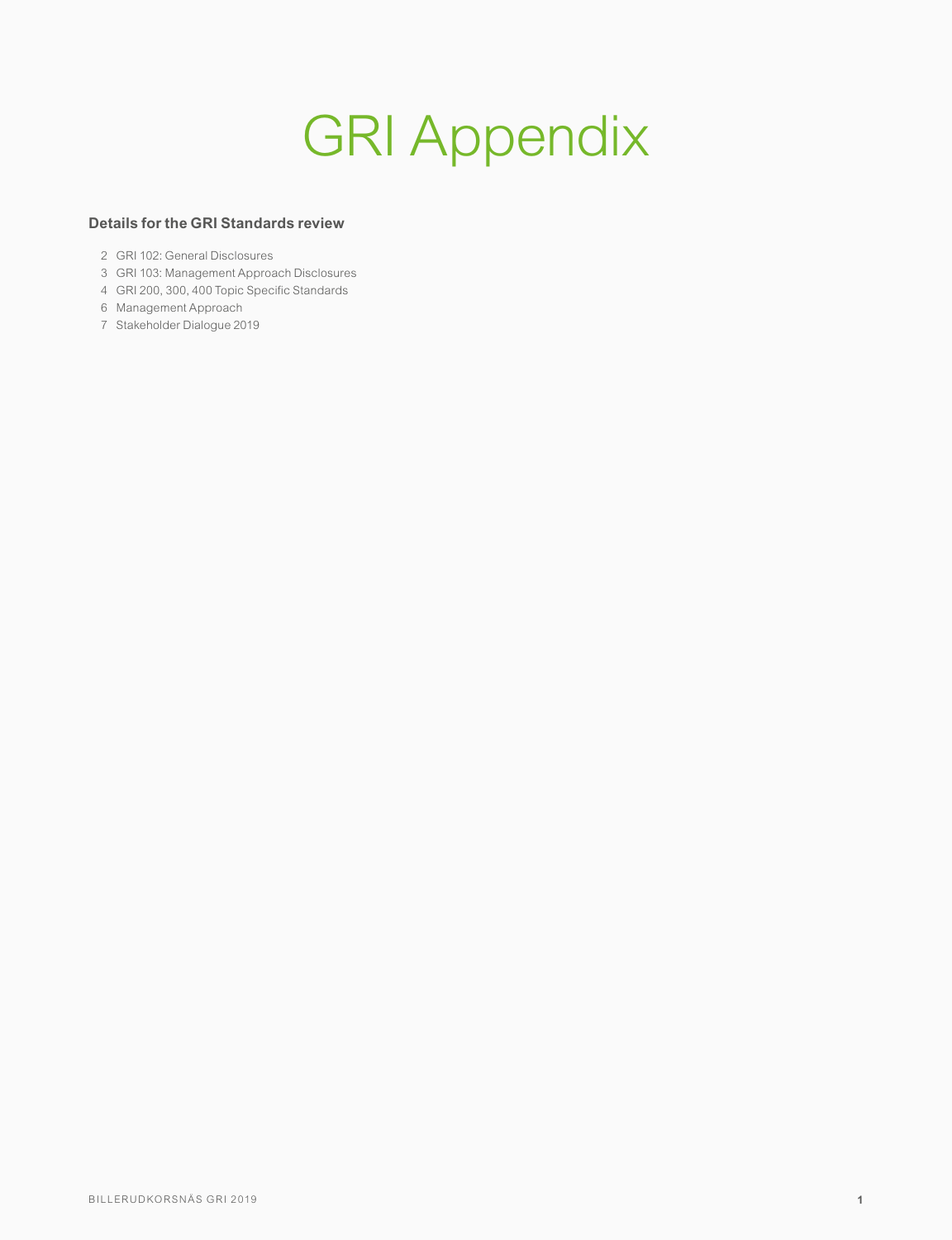## GRI Content Index

The Global Reporting Initiative (GRI) Content Index 2019 for this report is published as a standalone document and contains references to the required disclosures or reasons for omission, as well as additional data and information to supplement the 2019 BillerudKorsnäs' Sustainability Report. This Content Index has been prepared in accordance with the GRI Standards: Core option. It contains the material sustainability topics that has

#### **GRI 102: General Disclosures**

been identified as arising both from our organizational impacts (the inside boundary) and our operational impacts (the outside boundary).

The Index covers activities during the calendar year 2019. References to pages in the index below are to the Annual and Sustainability Report 2019. All GRI Standards are from 2016 unless otherwise stated.

|                           | Indicator Description                                        | <b>Omission/Comment</b> | Page                      |
|---------------------------|--------------------------------------------------------------|-------------------------|---------------------------|
|                           | <b>Organizational profile</b>                                |                         |                           |
| $102 - 1$                 | Name of the organization                                     |                         | 1                         |
| $102 - 2$                 | Activities, brands, products, and services                   |                         | $\mathbf{1}$              |
| $102 - 3$                 | Location of headquarters                                     |                         | Back cover                |
| $102 - 4$                 | Location of operations                                       |                         | 1                         |
| $102 - 5$                 | Ownership and legal form                                     |                         | $60 - 61$                 |
| $102 - 6$                 | Markets served                                               |                         | 1,53                      |
| $102 - 7$                 | Scale of the organization                                    |                         | 1, 53, 60-61, 82-83, 126  |
| $102 - 8$                 | Information on employees and other workers                   |                         | 126-127                   |
| $102 - 9$                 | Supply chain                                                 |                         | $40 - 44$                 |
| 102-10                    | Significant changes to the organization and its supply chain |                         | 54                        |
| $102 - 11$                | Precautionary Principle or approach                          |                         | 127                       |
| 102-12                    | <b>External initiatives</b>                                  |                         | 35-36, 42, 127            |
| 102-13                    | Membership of associations                                   |                         | 127                       |
| <b>Strategy</b>           |                                                              |                         |                           |
| 102-14                    | Statement from senior decision maker                         |                         | $4 - 5$                   |
|                           | <b>Ethics and integrity</b>                                  |                         |                           |
| 102-16                    | Values, principles, standards, and norms of behavior         |                         | 45-47, 50-51, 64, 127-128 |
| Governance                |                                                              |                         |                           |
| 102-18                    | Governance structure                                         |                         | $60 - 64$                 |
|                           | Stakeholder engagement                                       |                         |                           |
| $102 - 40$                | List of stakeholder groups                                   |                         | GRI Appendix page 7       |
| $102 - 41$                | Collective bargaining agreements                             |                         | 126                       |
| 102-42                    | Identifying and selecting stakeholders                       |                         | GRI Appendix page 7       |
| $102 - 43$                | Approach to stakeholder engagement                           |                         | GRI Appendix page 7       |
| 102-44                    | Key topics and concerns raised                               |                         | 129, GRI Appendix page 7  |
| <b>Reporting practice</b> |                                                              |                         |                           |
| $102 - 45$                | Entities included in the consolidated financial statements   |                         | 106, 123                  |
| 102-46                    | Defining report content and topic Boundaries                 |                         | 123, 129                  |
| 102-47                    | List of material topics                                      |                         | 129                       |
| 102-48                    | Restatements of information                                  |                         | $123 - 125$               |
| 102-49                    | Changes in reporting                                         |                         | 123                       |
| 102-50                    | Reporting period                                             |                         | 123                       |
| 102-51                    | Date of most recent report                                   |                         | 123                       |
| 102-52                    | Reporting cycle                                              |                         | 123                       |
| 102-53                    | Contact point for questions regarding the report             |                         | 140                       |
| 102-54                    | Claims of reporting in accordance with the GRI Standards     |                         | 123                       |
| 102-55                    | <b>GRI</b> content index                                     |                         | GRI Appendix page 1       |
| 102-56                    | External assurance                                           |                         | 131                       |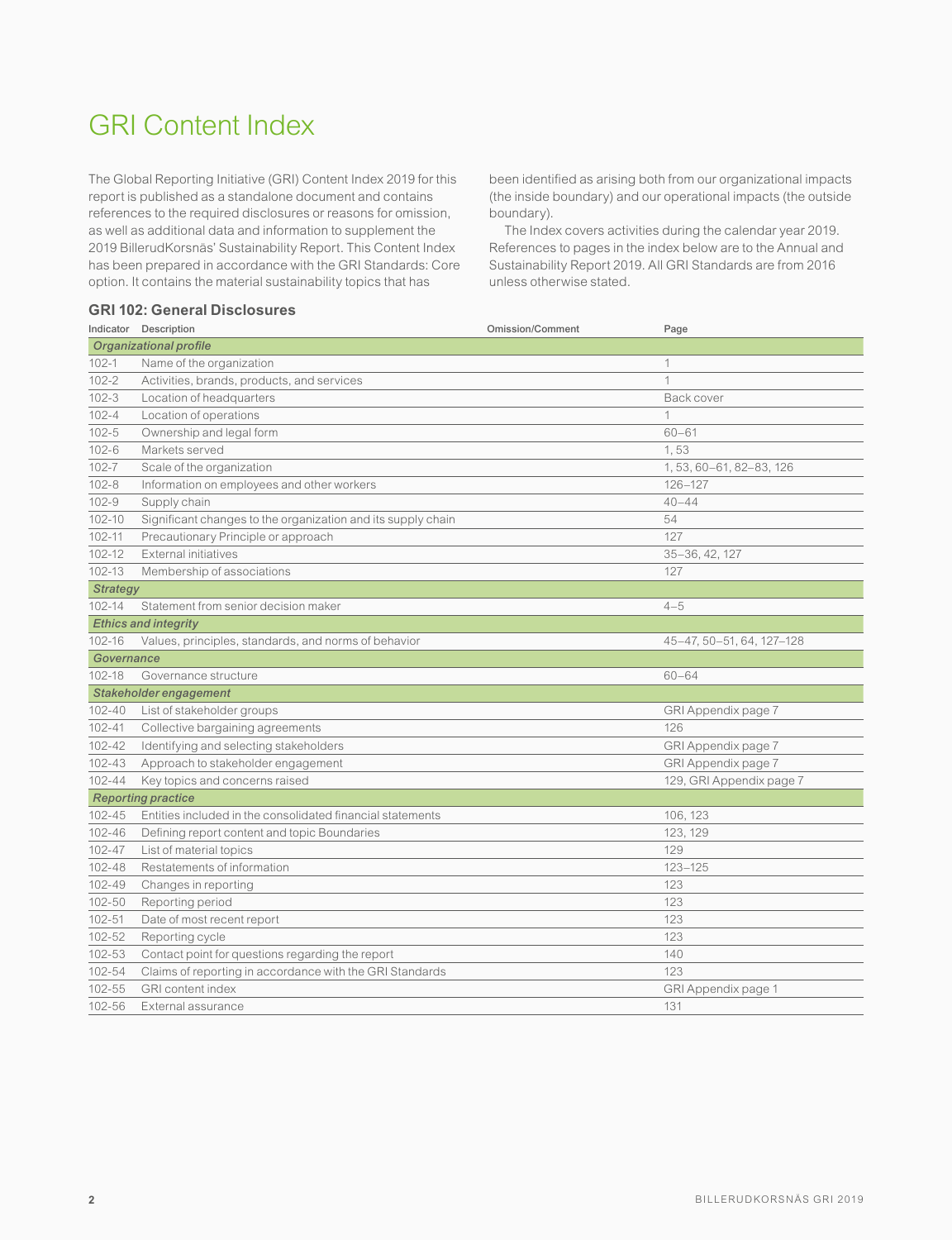### **GRI 103: Management Approach**

| <b>Topics</b>                                       | Material topic & boundary 103-1                                                                                                                                                                                                                                                                                                                                                                                                                                                                                                               | The management approach and its<br>components 103-2 | Evaluation of the management<br>approach 103-3 |
|-----------------------------------------------------|-----------------------------------------------------------------------------------------------------------------------------------------------------------------------------------------------------------------------------------------------------------------------------------------------------------------------------------------------------------------------------------------------------------------------------------------------------------------------------------------------------------------------------------------------|-----------------------------------------------------|------------------------------------------------|
| General                                             | Details regarding stakeholders' expectations on material topics (103-1) is provided in the section<br>"Stakeholder Dialogue 2019" in GRI Appendix page 7. The materiality analysis (103-1) is provided<br>on page 129 in the Annual and Sustainability Report. A general description of BillerudKorsnäs' man-<br>agement approach including its components (103-2) and evaluation (103-3) is provided in the sec-<br>tion "Management Approach" in GRI Appendix page 6. Specific guidance regarding management<br>approach is provided below. |                                                     |                                                |
| Economic performance                                | $12 - 20, 53 - 64,$                                                                                                                                                                                                                                                                                                                                                                                                                                                                                                                           | 53-64, 128                                          | $2, 12 - 20$                                   |
| Anti-corruption                                     | $50 - 51$                                                                                                                                                                                                                                                                                                                                                                                                                                                                                                                                     | 50-51, 76, 128                                      | $50 - 51$                                      |
| Anti-competitive behavior                           | $50 - 51$                                                                                                                                                                                                                                                                                                                                                                                                                                                                                                                                     | 50-51, 76, 128                                      | $50 - 51$                                      |
| <b>Materials</b>                                    | 15, 24, 28, 40-41, 48, 78                                                                                                                                                                                                                                                                                                                                                                                                                                                                                                                     | 37-38, 40-41, 48, 128                               | 37-38, 48, 128                                 |
| Energy                                              | 13.36.40-41.48                                                                                                                                                                                                                                                                                                                                                                                                                                                                                                                                | 36, 40-41, 48, 124-125, 128                         | 36, 48, 128                                    |
| Water                                               | 40-41, 48, 78                                                                                                                                                                                                                                                                                                                                                                                                                                                                                                                                 | 48, 78, 124, 128                                    | 48, 78, 128                                    |
| Biodiversity                                        | $40 - 42$                                                                                                                                                                                                                                                                                                                                                                                                                                                                                                                                     | $40 - 42, 128$                                      | $40 - 42, 128$                                 |
| Emissions                                           | 13, 16, 36, 40-41, 48, 78-79                                                                                                                                                                                                                                                                                                                                                                                                                                                                                                                  | 36, 48, 78-79, 124-125, 128                         | 36, 48, 78-79, 125, 128                        |
| <b>Effluents and Waste</b>                          | 40-41, 58, 78                                                                                                                                                                                                                                                                                                                                                                                                                                                                                                                                 | 48, 124, 128                                        | 48, 78, 128                                    |
| <b>Environmental Compliance</b>                     | 40-41, 58, 78                                                                                                                                                                                                                                                                                                                                                                                                                                                                                                                                 | 48, 124, 128                                        | 48, 78, 128                                    |
| Supplier Environmental assessment                   | $40 - 44$                                                                                                                                                                                                                                                                                                                                                                                                                                                                                                                                     | 42-44, 50, 128                                      | 42-44, 50, 128                                 |
| Occupational health and safety                      | 5, 14, 39                                                                                                                                                                                                                                                                                                                                                                                                                                                                                                                                     | 39, 126, 128                                        | 39.128                                         |
| Training and education                              | $45 - 47$                                                                                                                                                                                                                                                                                                                                                                                                                                                                                                                                     | 45-47, 128                                          | 45-47, 128                                     |
| Diversity and Equal Opportunity                     | $45 - 47$                                                                                                                                                                                                                                                                                                                                                                                                                                                                                                                                     | 45-47, 128                                          | 45-47, 128                                     |
| Non-discrimination                                  | $45 - 47$                                                                                                                                                                                                                                                                                                                                                                                                                                                                                                                                     | 45-47, 50, 127-128                                  | 45-47, 50, 127-128                             |
| Freedom of Association and Collective<br>Bargaining | $43 - 44$                                                                                                                                                                                                                                                                                                                                                                                                                                                                                                                                     | 43-44.126                                           | $43 - 44$                                      |
| Child Labor                                         | $43 - 44$                                                                                                                                                                                                                                                                                                                                                                                                                                                                                                                                     | 43-44, 50-51, 127                                   | $43 - 44$                                      |
| Forced and Compulsory Labor                         | $43 - 44$                                                                                                                                                                                                                                                                                                                                                                                                                                                                                                                                     | 43-44, 50-51, 127                                   | $43 - 44$                                      |
| Rights of Indigenous Peoples                        | 42, 49                                                                                                                                                                                                                                                                                                                                                                                                                                                                                                                                        | 42, 49                                              | 42, 49                                         |
| <b>Local Communities</b>                            | $40 - 41.49$                                                                                                                                                                                                                                                                                                                                                                                                                                                                                                                                  | 49                                                  | 49                                             |
| Supplier Social Assessment                          | $40 - 44$                                                                                                                                                                                                                                                                                                                                                                                                                                                                                                                                     | $40 - 44,50$                                        | $40 - 44,50$                                   |
| Customer Health and Safety                          | $50 - 51, 76$                                                                                                                                                                                                                                                                                                                                                                                                                                                                                                                                 | $50 - 51, 76$                                       | $50 - 51, 76$                                  |
| Marketing and Labeling                              | 37-38, 50-51, 76                                                                                                                                                                                                                                                                                                                                                                                                                                                                                                                              | 37-38, 50-51, 76                                    | $37 - 38, 50 - 51$                             |
| <b>Customer Privacy</b>                             | $50 - 51, 77 - 78$                                                                                                                                                                                                                                                                                                                                                                                                                                                                                                                            | $50 - 51, 77 - 78$                                  | $50 - 51, 77 - 78$                             |
| Socioeconomic Compliance                            | $50 - 51$                                                                                                                                                                                                                                                                                                                                                                                                                                                                                                                                     | $50 - 51$                                           | $50 - 51$                                      |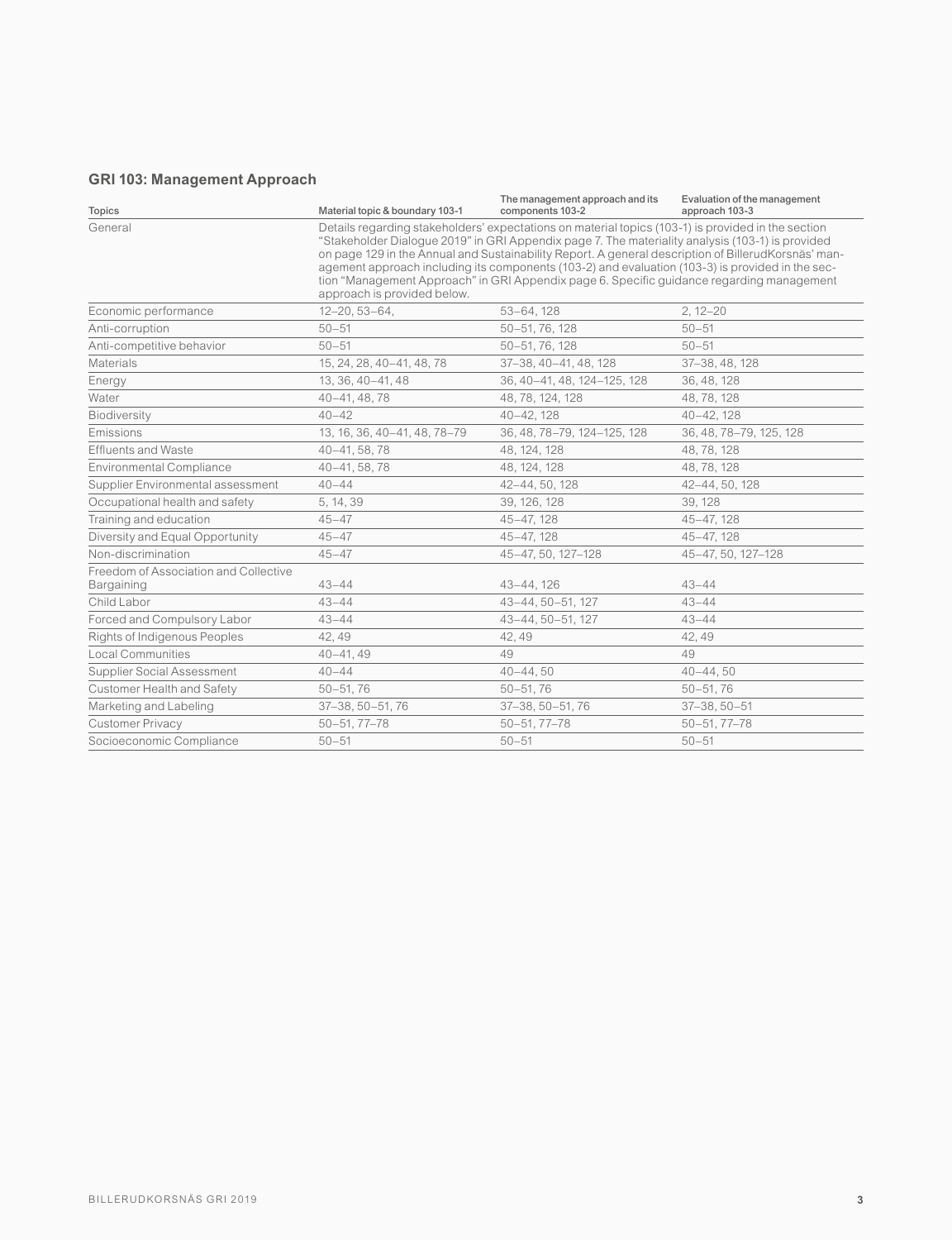#### **Topic-Specific Standards**

#### GRI 200: Economic

| Indicator                                          | Description                                                                      | Omission/Comment | Page      |  |
|----------------------------------------------------|----------------------------------------------------------------------------------|------------------|-----------|--|
|                                                    | Material topic: GRI 201: Economic performance                                    |                  |           |  |
| $201 - 1$                                          | Direct economic value generated and distributed                                  |                  | 125       |  |
| Material topic: GRI 205: Anti-corruption           |                                                                                  |                  |           |  |
| $205 - 3$                                          | Confirmed incidents of corruption and actions taken                              |                  | $50 - 51$ |  |
| Material topic: GRI 206: Anti-competitive behavior |                                                                                  |                  |           |  |
| $206 - 1$                                          | Legal actions for anti-competitive behavior, antitrust and monopoly<br>practices |                  | 51        |  |

#### GRI 300: Environment

| Indicator                                           | Description                                                                                                                                     | Omission/Comment                                                                                                                                                                                                              | Page            |
|-----------------------------------------------------|-------------------------------------------------------------------------------------------------------------------------------------------------|-------------------------------------------------------------------------------------------------------------------------------------------------------------------------------------------------------------------------------|-----------------|
| <b>Material topic: GRI 301: Materials</b>           |                                                                                                                                                 |                                                                                                                                                                                                                               |                 |
| $301 - 1$                                           | Materials used by weight or volume                                                                                                              |                                                                                                                                                                                                                               | 124             |
|                                                     | Material topic: GRI 302: Energy                                                                                                                 |                                                                                                                                                                                                                               |                 |
| $302 - 1$                                           | Energy consumption within the organization                                                                                                      |                                                                                                                                                                                                                               | 124             |
| $302 - 3$                                           | Energy intensity                                                                                                                                |                                                                                                                                                                                                                               | 124             |
|                                                     | Material topic: GRI 303: Water                                                                                                                  |                                                                                                                                                                                                                               |                 |
| $303 - 1$                                           | Water withdrawal by source                                                                                                                      |                                                                                                                                                                                                                               | 124             |
| $303 - 3$                                           | Water recycled and reused                                                                                                                       |                                                                                                                                                                                                                               | 124             |
|                                                     | <b>Material topic: GRI 304: Biodiversity</b>                                                                                                    |                                                                                                                                                                                                                               |                 |
| $304-1$                                             | Operational sites owned, leased, managed in, or adjacent to,<br>protected areas and areas of high biodiversity value outside<br>protected areas | Due to land surveying being per-<br>formed on land owned by Bergvik<br>Skog Öst and BillerudKorsnäs we<br>are not able to present detailed areal<br>data concerning managed areal and<br>set asides for biodiversity in 2019. | 42, 125         |
|                                                     | <b>Material topic: GRI 305: Emissions</b>                                                                                                       |                                                                                                                                                                                                                               |                 |
| $305 - 1$                                           | Direct (scope 1) GHG emissions                                                                                                                  |                                                                                                                                                                                                                               | 125             |
| $305 - 2$                                           | Energy indirect (scope 2) GHG emissions                                                                                                         |                                                                                                                                                                                                                               | 125             |
| $305 - 3$                                           | Other indirect (scope 3) GHG emissions                                                                                                          |                                                                                                                                                                                                                               | 125             |
| $305 - 4$                                           | GHG emissions intensity                                                                                                                         | Scope 3 not included.                                                                                                                                                                                                         | 125             |
| $305 - 7$                                           | Nitrogen oxides (NOx), sulfur oxides (SOx), and other significant air<br>emissions                                                              |                                                                                                                                                                                                                               | 124             |
| <b>Material topic: GRI 306: Effluents and Waste</b> |                                                                                                                                                 |                                                                                                                                                                                                                               |                 |
| $306-1$                                             | Water discharge by quality and destination                                                                                                      | We do not report where water is<br>discharged. The water quality is                                                                                                                                                           | 48, 58, 78, 124 |

306-2 Waste by type and disposal method Disposal method not included in

307-1 Non-compliance with environmental laws and regulations 51, 78, 124

308-1 New suppliers that were screened using environmental criteria 43–44

*Material topic: GRI 307: Environmental compliance*

*Material topic: GRI 308: Supplier Environmental Assessment*

regulated by our environmental and

124

Annual and Sustainability Report 2019. Hazardous waste is sent for

production permits.

external destruction.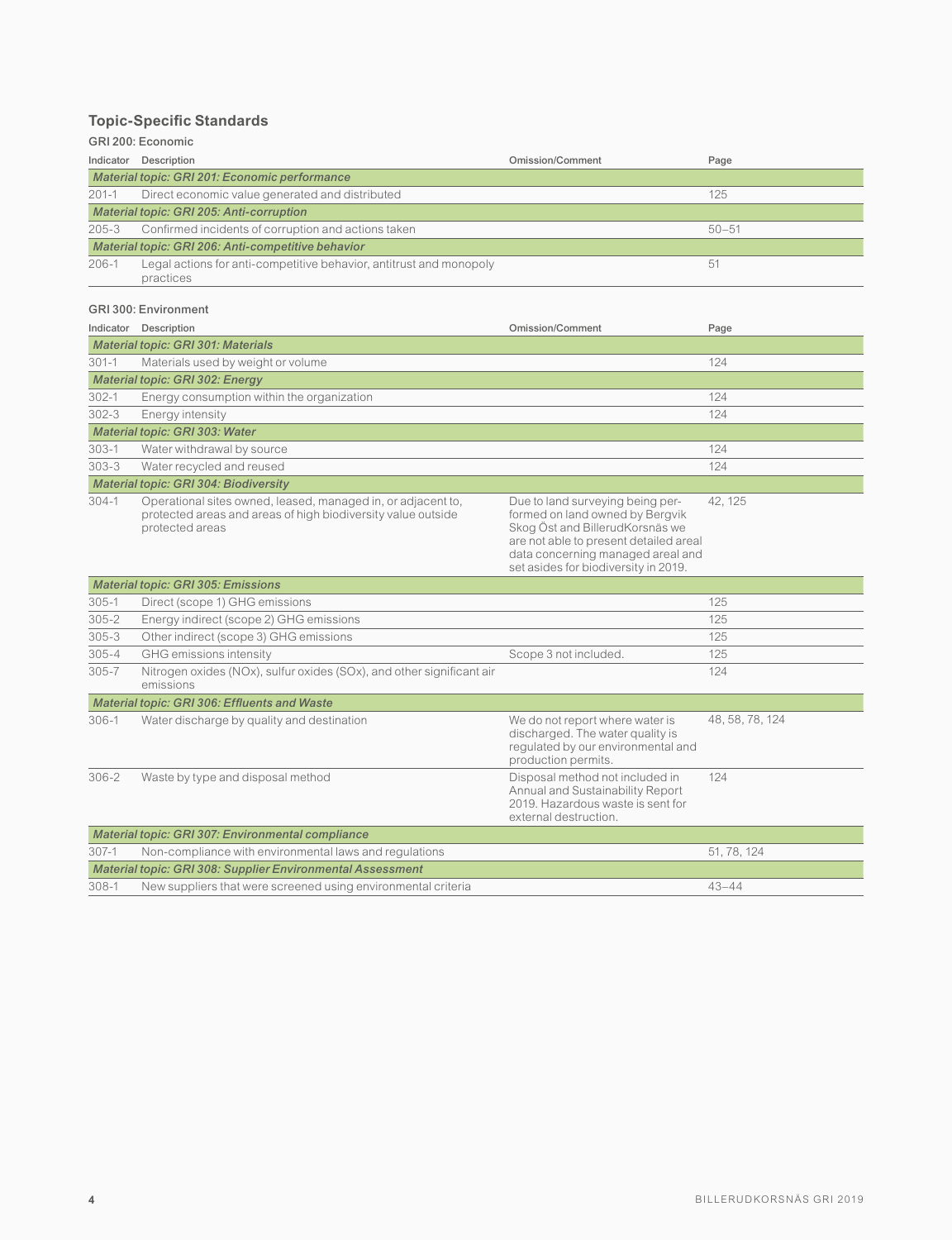GRI 400: Social

| Indicator                                           | Description                                                                                                                      | <b>Omission/Comment</b> | Page               |  |  |
|-----------------------------------------------------|----------------------------------------------------------------------------------------------------------------------------------|-------------------------|--------------------|--|--|
|                                                     | Material topic: GRI 403: Occupational Health and Safety                                                                          |                         |                    |  |  |
| $403 - 1$                                           | Workers representation in formal joint management-worker health<br>and safety committees                                         |                         | 126                |  |  |
| 403-2                                               | Types of injury and rates of injury, occupational diseases, lost days,<br>and absenteeism, and number of work-related fatalities |                         | 39, 126            |  |  |
|                                                     | <b>Material topic: GRI 404: Training and Education</b>                                                                           |                         |                    |  |  |
| $404 - 3$                                           | Percentage of employees receiving regular performance and career<br>development reviews                                          |                         | 126                |  |  |
|                                                     | Material topic: GRI 405: Diversity and Equal Opportunity                                                                         |                         |                    |  |  |
| $405 - 1$                                           | Diversity of governance bodies and employees                                                                                     |                         | 70-73, 126         |  |  |
| $405 - 2$                                           | Ratio of basic salary and remuneration of women to men                                                                           |                         | 127                |  |  |
|                                                     | Material topic: GRI 406: Non-discrimination                                                                                      |                         |                    |  |  |
| $406 - 1$                                           | Incidents of discrimination and corrective actions taken                                                                         |                         | 51                 |  |  |
|                                                     | <b>Material topic: GRI 407: Freedom of Association and Collective Bargaining</b>                                                 |                         |                    |  |  |
| $407 - 1$                                           | Operations and suppliers in which the right to freedom of association<br>and collective bargaining may be at risk                |                         | $43 - 44,51$       |  |  |
|                                                     | Material topic: GRI 408: Child Labor                                                                                             |                         |                    |  |  |
| $408 - 1$                                           | Operations and suppliers at significant risk for incidents of child<br>labor                                                     |                         | $43 - 44, 51$      |  |  |
|                                                     | Material topic: GRI 409: Forced or Compulsory Labor                                                                              |                         |                    |  |  |
| $409 - 1$                                           | Operations and suppliers at significant risk for incidents of forced or<br>compulsory labor                                      |                         | $43 - 44, 51$      |  |  |
|                                                     | Material topic: GRI 411: Rights of Indigenous People                                                                             |                         |                    |  |  |
| $411 - 1$                                           | Incidents of violations involving rights of indigenous peoples                                                                   |                         | 49                 |  |  |
|                                                     | <b>Material topic: GRI 413: Local Communities</b>                                                                                |                         |                    |  |  |
| $413 - 1$                                           | Operations with local community engagement, impact assessments,<br>and development programs                                      |                         | 42, 49, 78         |  |  |
| $413 - 2$                                           | Operations with significant actual and potential negative impacts on<br>local communities                                        |                         | 40-41, 78, 124-125 |  |  |
|                                                     | <b>Material topic: GRI 414: Supplier Social Assessment</b>                                                                       |                         |                    |  |  |
| $414 - 1$                                           | New suppliers that were screened using social criteria (incl. labor<br>practices, human rights)                                  |                         | $43 - 44$          |  |  |
| Material topic: GRI 416: Customer Health and Safety |                                                                                                                                  |                         |                    |  |  |
| $416 - 2$                                           | Incidents of non-compliance concerning the health and safety<br>impacts of products and services                                 |                         | 51                 |  |  |
| Material topic: GRI 417: Marketing and Labeling     |                                                                                                                                  |                         |                    |  |  |
| $417 - 2$                                           | Incidents of non-compliance concerning product and service<br>information and labeling                                           |                         | 51                 |  |  |
| $417 - 3$                                           | Incidents of non-compliance concerning marketing communications                                                                  |                         | 51                 |  |  |
| <b>Material topic: GRI 418: Customer Privacy</b>    |                                                                                                                                  |                         |                    |  |  |
| $418 - 1$                                           | Substantiated complaints concerning breaches of customer privacy<br>and losses of customer data                                  |                         | 51                 |  |  |
| Material topic: GRI 419: Socioeconomic Compliance   |                                                                                                                                  |                         |                    |  |  |
| $419 - 1$                                           | Non-compliance with laws and regulations in the social and eco-<br>nomic area                                                    |                         | $50 - 51$          |  |  |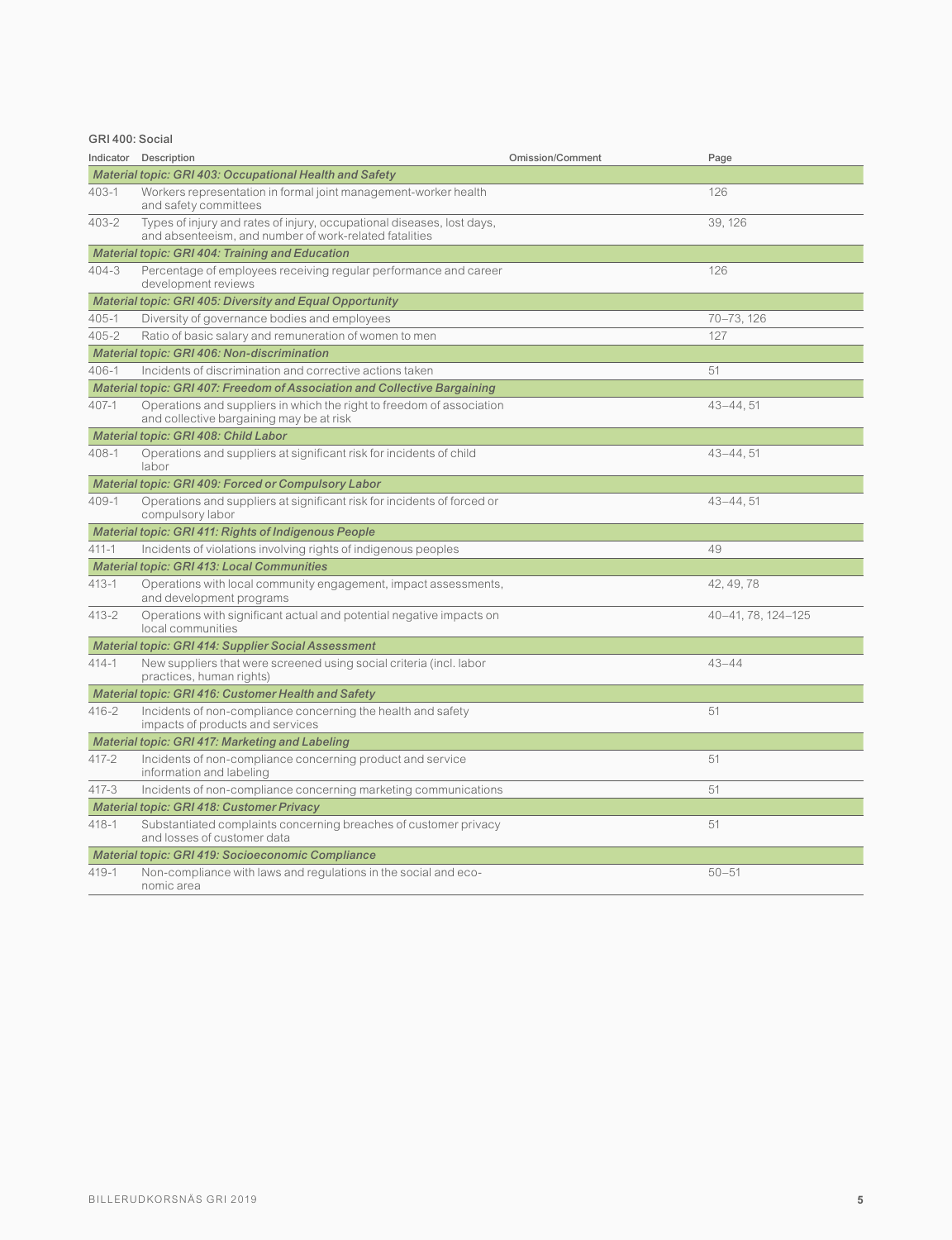## Management Approach

The description of how BillerudKorsnäs manages its material topics and their related impacts are included in the focus areas and related impacts described in the Annual and Sustainability Report to the extent possible. Additional and contextual information is provided below. Please see page references on page 2–3 in this appendix.

#### **General**

The principles of BillerudKorsnäs' governance framework are described in the section Corporate governance in Billerud-Korsnäs on pages 60–64. The formalisation of our way of working though policies, standards and processes, which contribute towards consistent development, implementation and follow-up of the operations is described on pages 64 and 128.

The Board of Directors and the Executive Leadership Team are responsible for formulating targets and strategies for significant material topics. The EVP Sustainability and the Sustainability function is responsible for coordinating BillerudKorsnäs' sustainability agenda with other group functions and the divisions. The Sustainability function defines ambitions, manages group level sustainability reporting, and identifies risks and opportunities for BillerudKorsnäs related to sustainable development.

Responsibility for monitoring and re-evaluating the management approach is defined in the Governance policy where applicable group function will monitor adherence and evaluate suitability of the management approach.

#### **Economic**

Each division is responsible for the profit and loss and has the mandate to independently run the business operations within the boundaries set by the governance framework. The finance function is responsible for performing financial follow-up and reporting. The management approach of internal control for financial reporting is described on pages 68–69.

#### **Environmental**

BillerudKorsnäs' production is governed by extensive environmental legislation, and the operation requires operating licenses. The responsibility for monitoring adherence to provided conditions through operating licences lies within the divisions and related production units. Read more on pages 58 and 78.

In addition to legal requirements, the direction of the environmental work is formalised through the Sustainability policy and related steering documents. All production units have a certified environmental management system and environmental functions that monitor environmental performance.

#### **Social**

The CEO bears ultimate responsibility for the Code of Conduct, which is based on the UN's Global Compact and the company's values, but it is the responsibility of every employee to be aware of and take responsibility for applying the code. The Code of Conduct is among other things supported by web-based and face-to-face training.

#### *Labor practices*

For our employees, labor practices is governed by the People policy and Working environment policy. Read more on pages 39 and 128. For our supply chain, there is a Supplier Code of Conduct detailing the minimum requirements for suppliers. Read more on pages 43–44.

#### *Human rights*

BillerudKorsnäs is a signatory member of the UN Global Compact and is committed to respect and promote international human rights throughout the value chain. BillerudKorsnäs supports the UN Guiding Principles on Business and Human Rights recognizing that while states have a duty to protect Human Rights, companies have a responsibility to respect the same. Responsibility to govern our Human Rights approach is shared between the Legal function and Sustainability function. Read more on page 50.

Rights of indigenous people is part of BillerudKorsnäs' approach to human rights and is mainly related to Responsible forestry and ensuring consultation with representatives for reindeer herding in conjunction with harvesting. Read more on page 49.

#### *Society*

BillerudKorsnäs' approach to e.g. anti-bribery and corruption, fair competition and trade compliance is governed by the Responsible business policy. A compliance program covering e.g. risk assessments, due diligence and monitoring, supports the management approach. Read more on page 50.

#### *Product responsibility*

The product safety group, which comprises representatives of all the production units, monitors that regulations, legislation and other requirements are met. The technical customer support functions in each of the three divisions are responsible for registering grievances and complaints about products and other product-related management, which may apply to the company's product liability. Read more on pages 51 and 76.